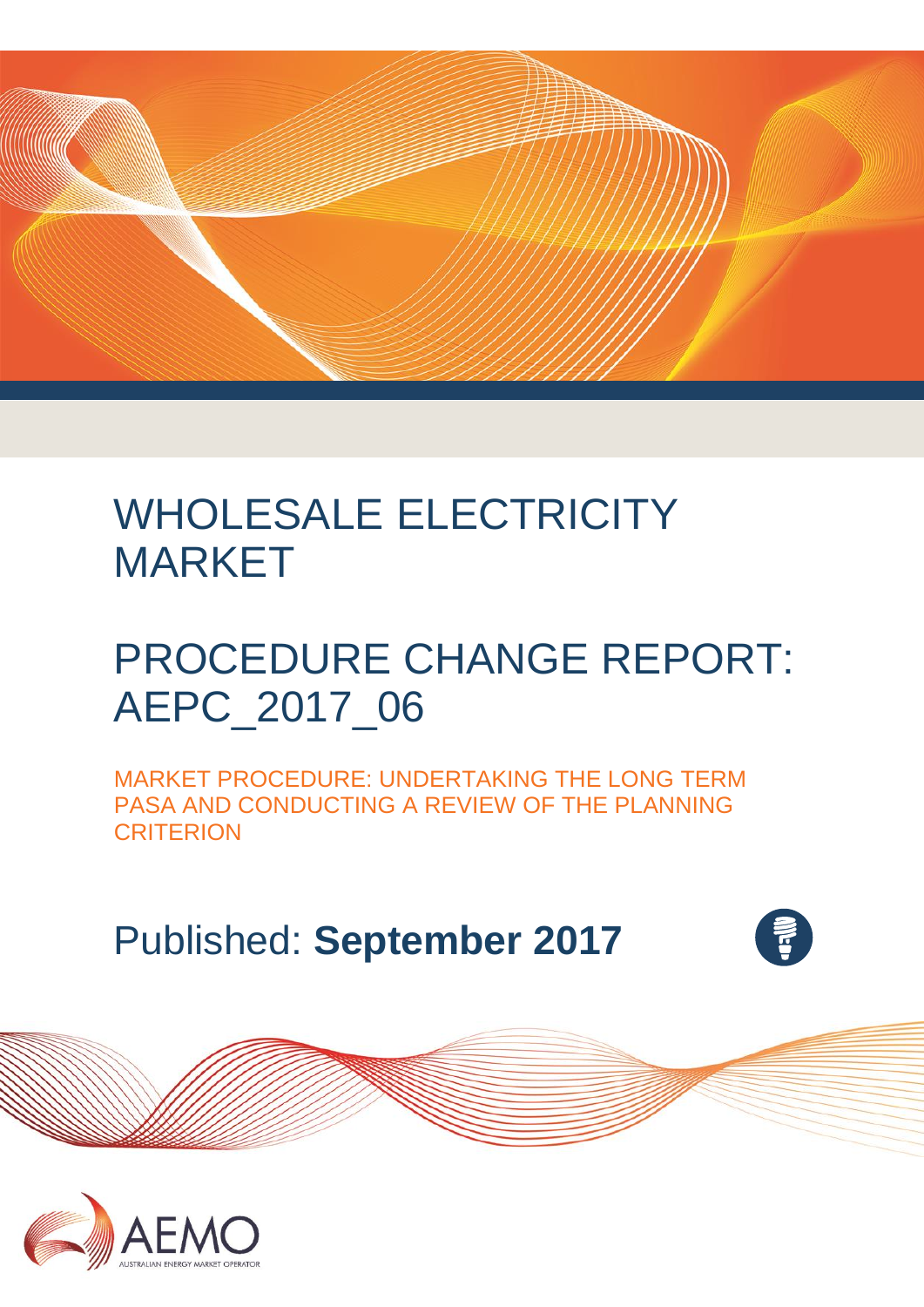



© 2017 Australian Energy Market Operator Limited. The material in this publication may be used in accordance with the [copyright permissions on AEMO's website.](http://aemo.com.au/Privacy_and_Legal_Notices/Copyright_Permissions_Notice)

Australian Energy Market Operator Ltd ABN 94 072 010 327 [www.aemo.com.au](http://www.aemo.com.au/) [info@aemo.com.au](mailto:info@aemo.com.au)

NEW SOUTH WALES QUEENSLAND SOUTH AUSTRALIA VICTORIA AUSTRALIAN CAPITAL TERRITORY TASMANIA WESTERN AUSTRALIA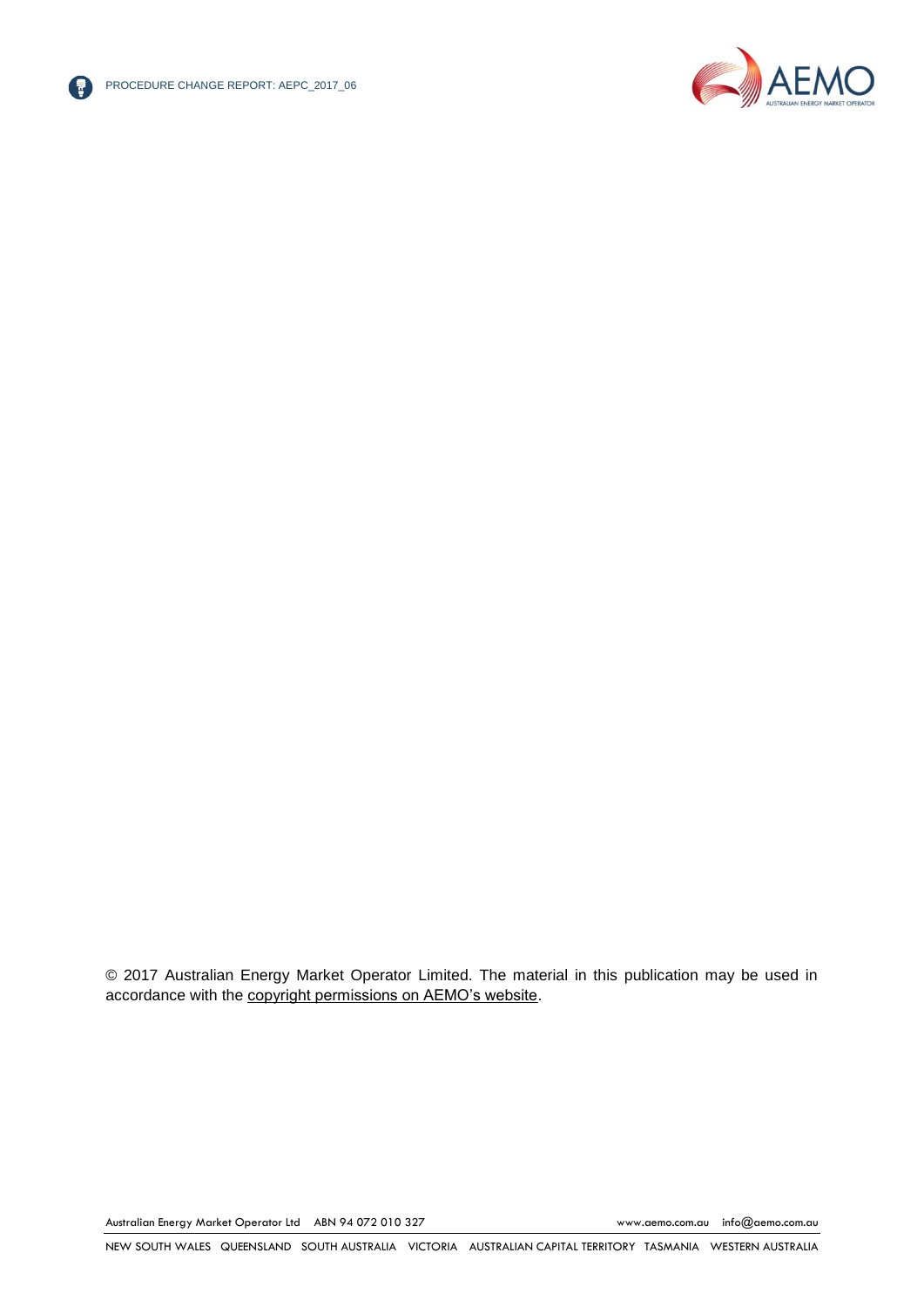

# <span id="page-2-0"></span>EXECUTIVE SUMMARY

#### <span id="page-2-1"></span>**Purpose**

The publication of this Procedure Change Report, and the accompanying Market Procedure, completes the Procedure Change Process conducted by AEMO to consider a revised Market Procedure: Undertaking the Long Term PASA and conducting a review of the Planning Criterion (Market Procedure) under the Wholesale Electricity Market (WEM) Rules.

#### <span id="page-2-2"></span>**Proposed amendments**

The proposed revised Market Procedure has been developed in accordance with clause 4.5.14 of the WEM Rules, which requires AEMO to document the process by which it conducts the Long Term PASA and the review required under clause 4.5.15 of the WEM Rules.

## <span id="page-2-3"></span>**Consultation**

As the Market Advisory Committee (MAC) Working Group was not constituted in time for the Procedure Change Proposal, a draft version of the Market Procedure was presented at the AEMO WEM Procedure Change workshop held on 26 June 2017. Details of this forum are available at: [http://aemo.com.au/Stakeholder-Consultation/Industry-forums-and-working-groups/WA-Forums.](http://aemo.com.au/Stakeholder-Consultation/Industry-forums-and-working-groups/WA-Forums) Minor changes to improve clarity were recommended by stakeholders.

The MAC did not meet regarding this proposal, and no public workshops were held in relation to this Procedure Change Proposal.

AEMO published the Procedure Change Proposal (AEPC\_2017\_06) and issued a notice calling for submissions on 6 July 2017. The submission period closed on 3 August 2017. No submissions were received. Informal comments were received which helped improve the integrity of the Market Procedure.

## <span id="page-2-4"></span>**AEMO's decision**

AEMO's decision is to accept the Market Procedure as amended following the consultation period. AEMO considers that the revised Market Procedure is consistent with the Wholesale Market Objectives and WEM Rules.

#### <span id="page-2-5"></span>**Next steps**

The revised Market Procedure: Undertaking the Long Term PASA and conducting a review of the Planning Criterion will commence at 8:00 AM on 1 October 2017.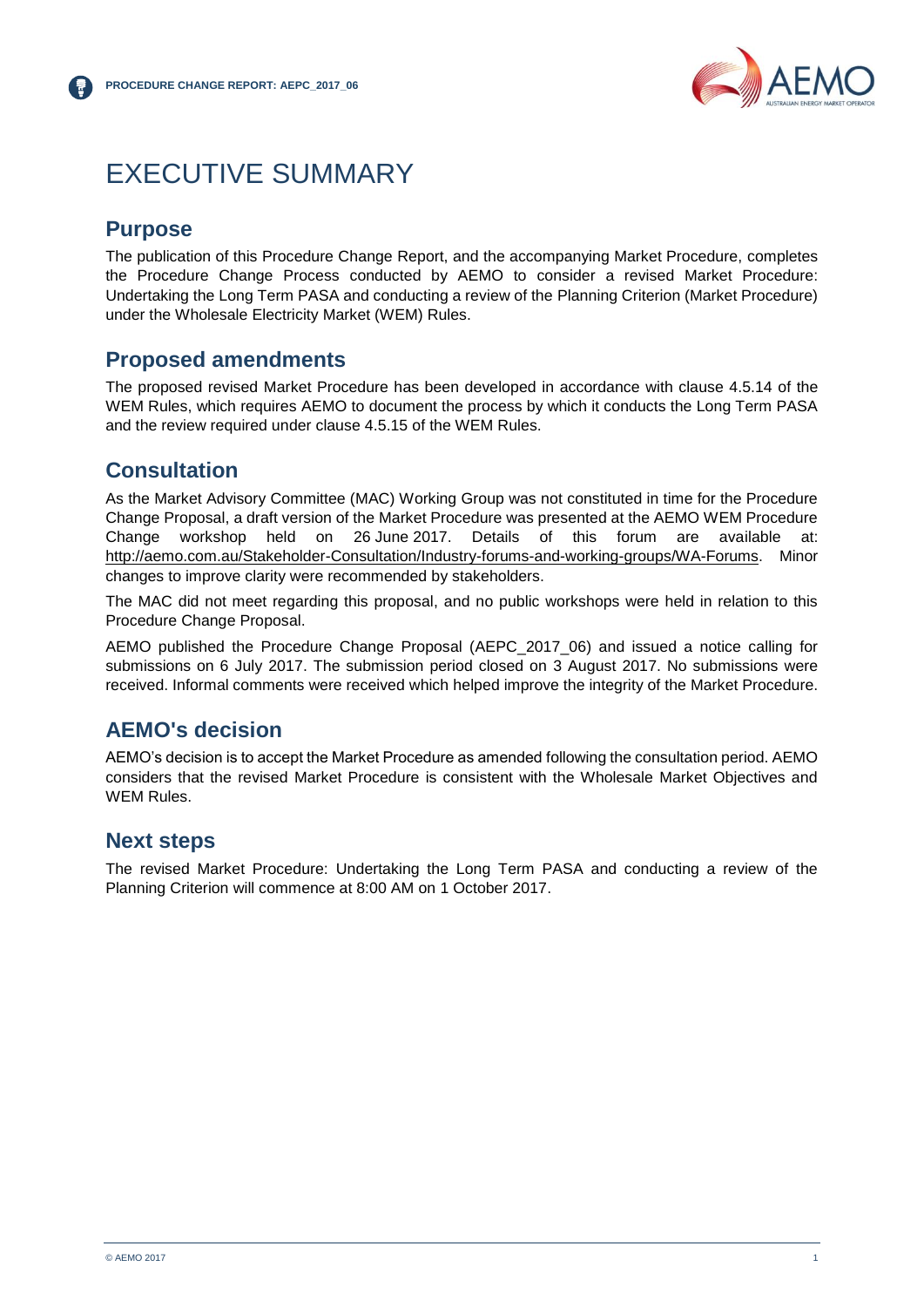

# **CONTENTS**

| <b>EXECUTIVE SUMMARY</b><br><b>Purpose</b><br>Proposed amendments<br>Consultation<br><b>AEMO's decision</b><br><b>Next steps</b> |                                                                          | 1                |
|----------------------------------------------------------------------------------------------------------------------------------|--------------------------------------------------------------------------|------------------|
|                                                                                                                                  |                                                                          | 1                |
|                                                                                                                                  |                                                                          | 1<br>1<br>1<br>1 |
| 1 <sub>1</sub>                                                                                                                   | <b>BACKGROUND</b>                                                        | 3                |
| 1.1<br>1.2                                                                                                                       | Regulatory requirements<br>Context                                       | 3<br>3           |
| 1.3                                                                                                                              | Procedure Change Process and Timetable                                   | 3                |
| 2.                                                                                                                               | <b>PROPOSED PROCEDURE CHANGE</b>                                         | 4                |
| 2.1                                                                                                                              | Detail of the proposed procedure change                                  | 4                |
| 2.2                                                                                                                              | Proposed drafting                                                        | 4                |
| 3.                                                                                                                               | <b>CONSULTATION PROCESS</b>                                              | 4                |
| 3.1                                                                                                                              | Market Advisory Committee or Working Group                               | 4                |
| 3.2                                                                                                                              | <b>Public Workshop</b>                                                   | 4                |
| 3.3                                                                                                                              | Submissions received during consultation period                          | 4                |
| 4.                                                                                                                               | <b>AEMO'S ASSESSMENT</b>                                                 | 5                |
| 4.1                                                                                                                              | Further changes to the Market Procedure                                  | 5                |
| 4.2                                                                                                                              | Consistency with WEM Rules, Electricity Industry Act and WEM Regulations | 5                |
| 4.3                                                                                                                              | Consistency with Wholesale Market Objectives                             | 5                |
| 4.4                                                                                                                              | Implementation of the Market Procedure                                   | 5                |
| 4.5                                                                                                                              | AEMO's decision and commencement                                         | 5                |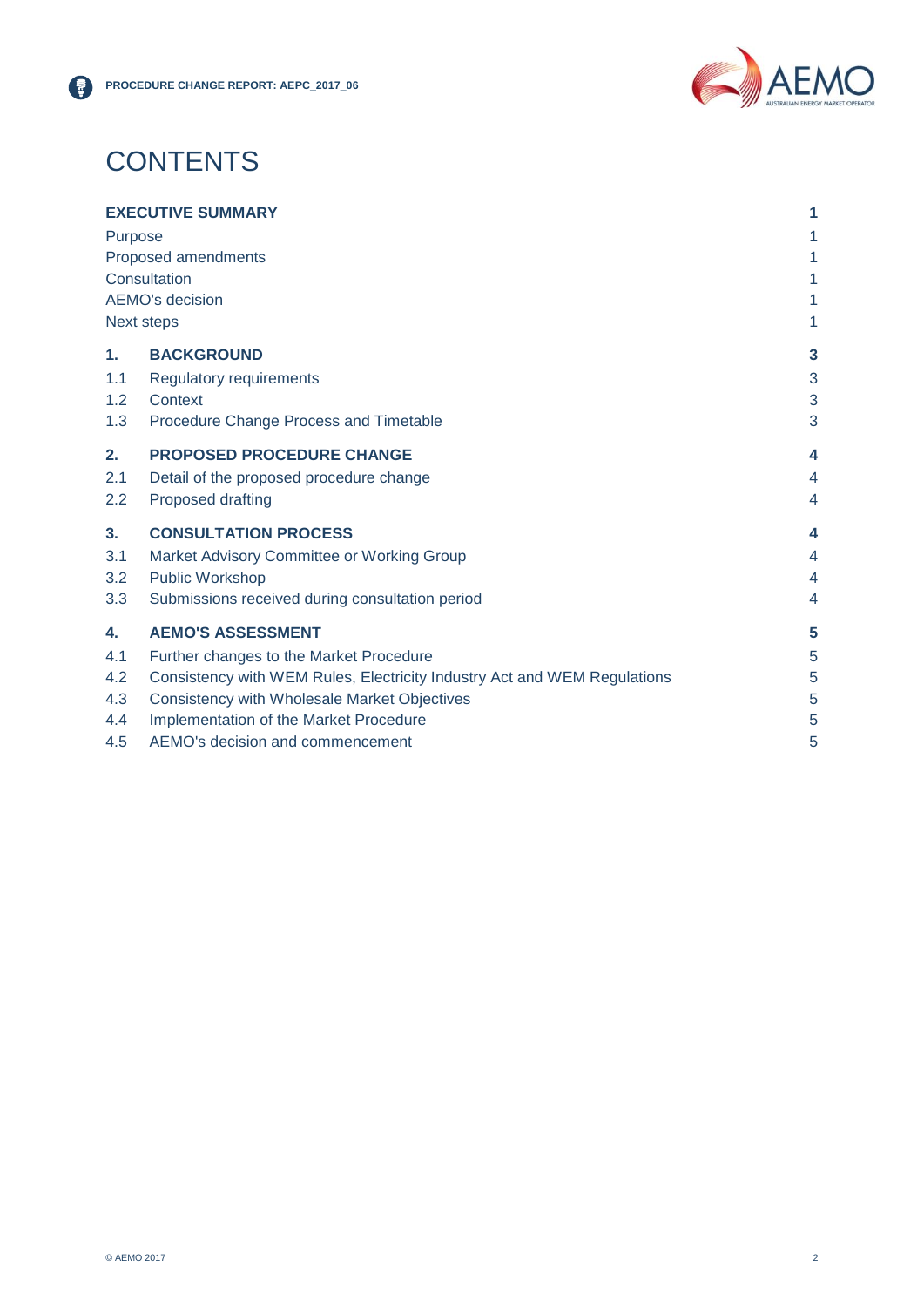

# <span id="page-4-0"></span>1. BACKGROUND

## <span id="page-4-1"></span>**1.1 Regulatory requirements**

AEMO has published this Procedure Change Report in accordance with the Procedure Change Process detailed in clause 2.10 of the WEM Rules.

# <span id="page-4-2"></span>**1.2 Context**

On 31 May 2016, the Minister for Energy gazetted amendments to the WEM Rules related to the Reserve Capacity Mechanism as a part of the Electricity Market Review. 1

Clause 4.5.14 of the WEM Rules requires AEMO to document the process by which it conducts the Long Term PASA and the review required under clause 4.5.15 of the WEM Rules. This clause provides that:

*4.5.14. AEMO must document the procedure it follows in conducting the Long Term PASA, and which the Economic Regulation Authority must follow in conducting reviews under clause 4.5.15, in a Market Procedure. The Economic Regulation Authority and Rule Participants, including AEMO, must follow that documented Market Procedure in the conduct of the Long Term PASA study and the review under clause 4.5.15, as applicable.*

The proposed Market Procedure would be the fourth version of this procedure. AEMO proposes to commence the revised procedure on 1 October 2017 in time for the commencement of the relevant rules.

## <span id="page-4-3"></span>**1.3 Procedure Change Process and Timetable**

On 6 July 2017, AEMO published a Procedure Change Proposal (AEPC\_2017\_06) for the Market Procedure: Undertaking the Long Term PASA and conducting a review of the Planning Criterion, and issued a call for submissions, which are available at:

[http://www.aemo.com.au/Stakeholder-Consultation/Consultations/AEPC\\_2017\\_06.](http://www.aemo.com.au/Stakeholder-Consultation/Consultations/AEPC_2017_06)

The proposal was progressed using the Procedure Change Process described in clause 2.10 of the WEM Rules with submissions required by 3 August 2017.

l <sup>1</sup> See Government Gazette No.89 dated 31 May 2016, *Electricity Industry (Commencement of Electricity Industry (Wholesale Electricity Market) Amendment Regulations) Order 2016*.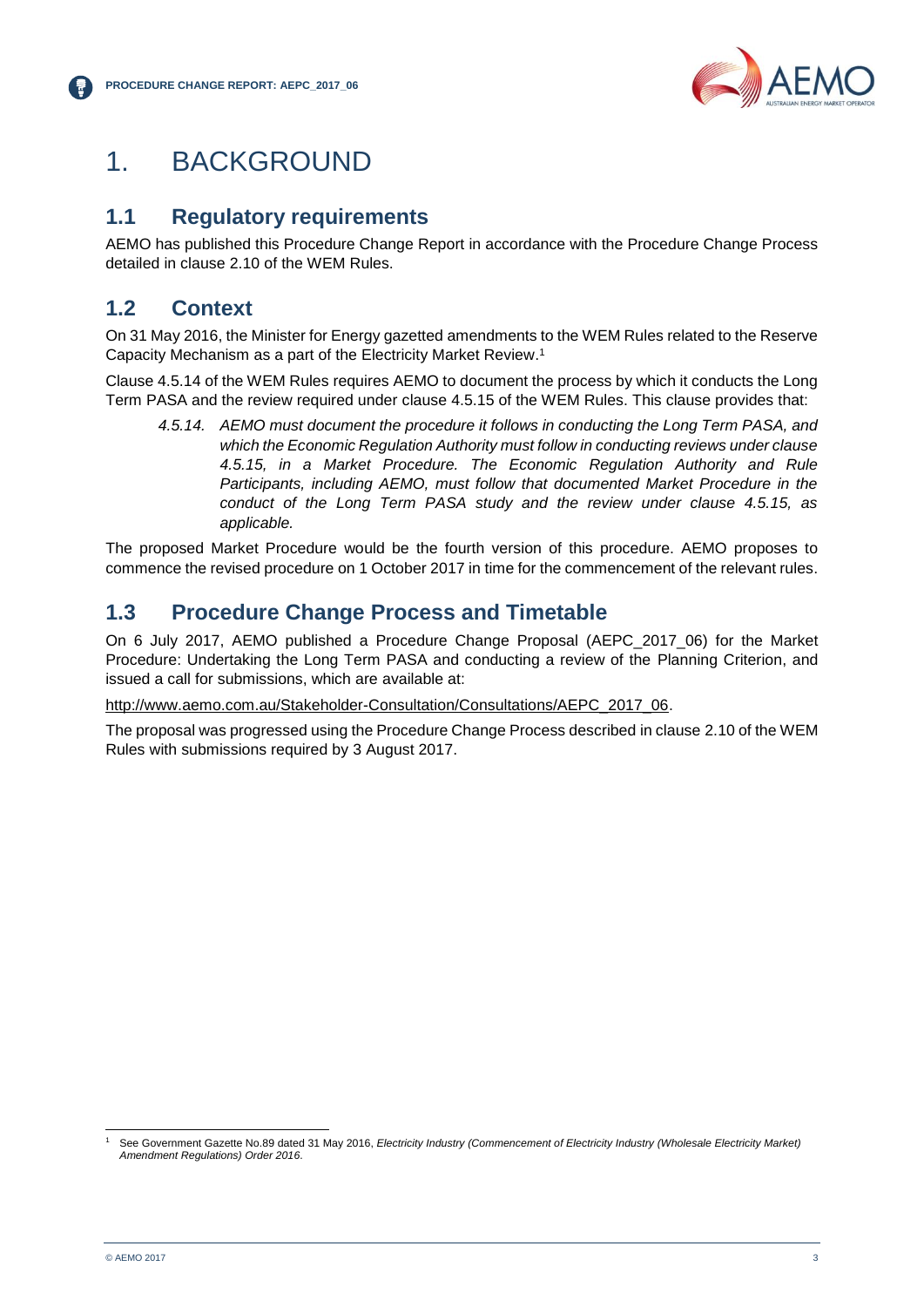

# <span id="page-5-0"></span>2. PROPOSED PROCEDURE CHANGE

This section details the changes that AEMO proposed when the call for submissions was published.

## <span id="page-5-1"></span>**2.1 Detail of the proposed procedure change**

AEMO proposed to update the Procedure to:

- Increase clarity and update to the current format.
- Reflect amendments to the WEM Rules that were gazetted by the Minister for Energy on 31 May 2016, the last of which will commence on 1 October 2017. These amendments include changes to the Availability Curve, and publication of the Demand Side Management (DSM) Reserve Capacity Price (RCP) and related parameters in the Statement of Opportunities Report.

#### <span id="page-5-2"></span>**2.2 Proposed drafting**

AEMO published a draft of the proposed Market Procedure: Undertaking the Long Term PASA and conducting a review of the Planning Criterion for consultation. The procedure as drafted is available at:

[http://www.aemo.com.au/Stakeholder-Consultation/Consultations/AEPC\\_2017\\_06.](http://www.aemo.com.au/Stakeholder-Consultation/Consultations/AEPC_2017_06)

AEMO also provided a marked-up version of the revised Market Procedure.

# <span id="page-5-3"></span>3. CONSULTATION PROCESS

#### <span id="page-5-4"></span>**3.1 Market Advisory Committee or Working Group**

As the MAC Working Group was not constituted in time for the Procedure Change Proposal, a draft version of the Market Procedure was presented at the AEMO WEM Procedure Change workshop held on 26 June 2017. Details of this forum are available at: [http://aemo.com.au/Stakeholder-](http://aemo.com.au/Stakeholder-Consultation/Industry-forums-and-working-groups/WA-Forums)[Consultation/Industry-forums-and-working-groups/WA-Forums.](http://aemo.com.au/Stakeholder-Consultation/Industry-forums-and-working-groups/WA-Forums)

Minor changes to improve clarity were recommended by stakeholders.

In accordance with clauses 2.10.8 and 2.10.9, AEMO notified the MAC once the Procedure Change Proposal was published and noted that the Rule Change Panel would convene a meeting of the MAC should two or more members request it. The Rule Change Panel did not convene a meeting of the MAC in regard to this Procedure Change Process.

## <span id="page-5-5"></span>**3.2 Public Workshop**

No public workshops were held in relation to this Procedure Change Proposal.

#### <span id="page-5-6"></span>**3.3 Submissions received during consultation period**

AEMO commenced the Procedure Change Proposal (AEPC\_2017\_06) and issued a notice calling for submissions on 6 July 2017. The submission period closed on 3 August 2017. No submissions were received. Informal comments were received that helped improve the integrity of the Market Procedure.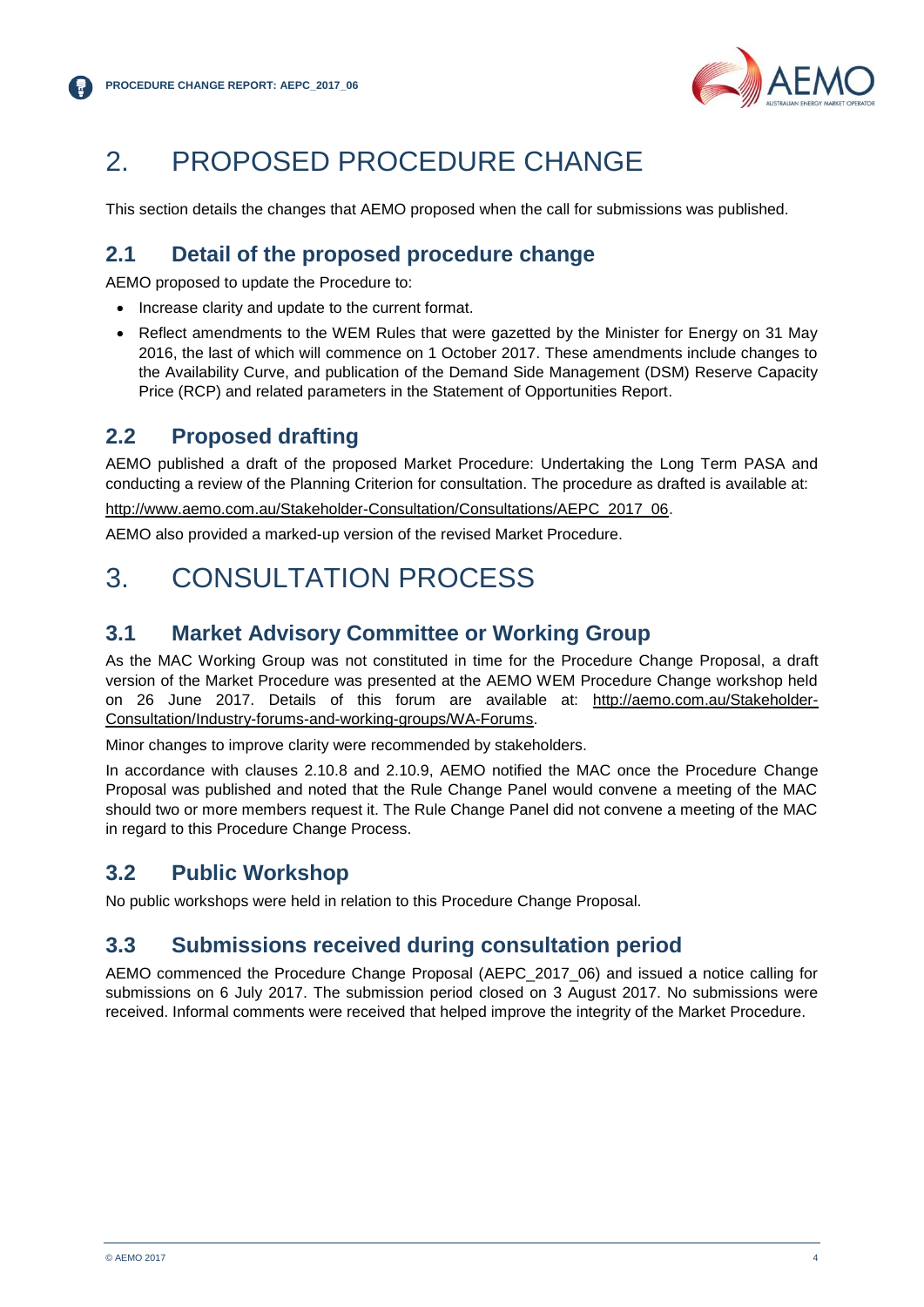

# <span id="page-6-0"></span>4. AEMO'S ASSESSMENT

#### <span id="page-6-1"></span>**4.1 Further changes to the Market Procedure**

While no submissions were received relating to this Market Procedure, AEMO has made minor typographical amendments. A tracked-changes version indicating these amendments is available at: [http://www.aemo.com.au/Stakeholder-Consultation/Consultations/AEPC\\_2017\\_06.](http://www.aemo.com.au/Stakeholder-Consultation/Consultations/AEPC_2017_06)

#### <span id="page-6-2"></span>**4.2 Consistency with WEM Rules, Electricity Industry Act and WEM Regulations**

The proposed revised WEM Market Procedure has been reviewed as a whole by AEMO to ensure compliance with the relevant provisions in the:

- Electricity Industry Act.
- WEM Regulations.
- WEM Rules.

### <span id="page-6-3"></span>**4.3 Consistency with Wholesale Market Objectives**

The steps outlined in this revised Market Procedure describe the process by which AEMO conducts the Long Term PASA and the review required under clause 4.5.15 of the WEM Rules.

AEMO considers that the steps are drafted in a way that does not change the objectives of the WEM Rules. As a result, AEMO considers that the revised Market Procedure, as a whole, is consistent with the Wholesale Market Objectives.

#### <span id="page-6-4"></span>**4.4 Implementation of the Market Procedure**

The revised Market Procedure: Undertaking the Long Term PASA and conducting a review of the Planning Criterion was developed in accordance with clause 4.5.14 of the WEM Rules.

This Market Procedure does not require system changes by AEMO.

The Market Procedure will not require Rule Participants to implement any procedural or system amendments before the procedure can commence.

Consequently, AEMO considers that the commencement at 8:00 AM on 1 October 2017 will allow Rule Participants sufficient time from the date of publication of this Procedure Change Report to ensure compliance with the amended Market Procedure.

## <span id="page-6-5"></span>**4.5 AEMO's decision and commencement**

AEMO's decision is to accept the Market Procedure as amended following the consultation period. The revised Market Procedure for Undertaking the Long Term PASA and conducting a review of the Planning Criterion will commence at 8:00 AM on 1 October 2017.

AEMO has made this decision on the basis that the revised Market Procedure:

- Is consistent with the Wholesale Market Objectives.
- Is consistent with the WEM Rules, Electricity Industry Act and Regulations.
- Has the general support of Market Participants as no submissions were received during the consultation period.

The revised Market Procedure for Undertaking the Long Term PASA and conducting a review of the Planning Criterion is available at: